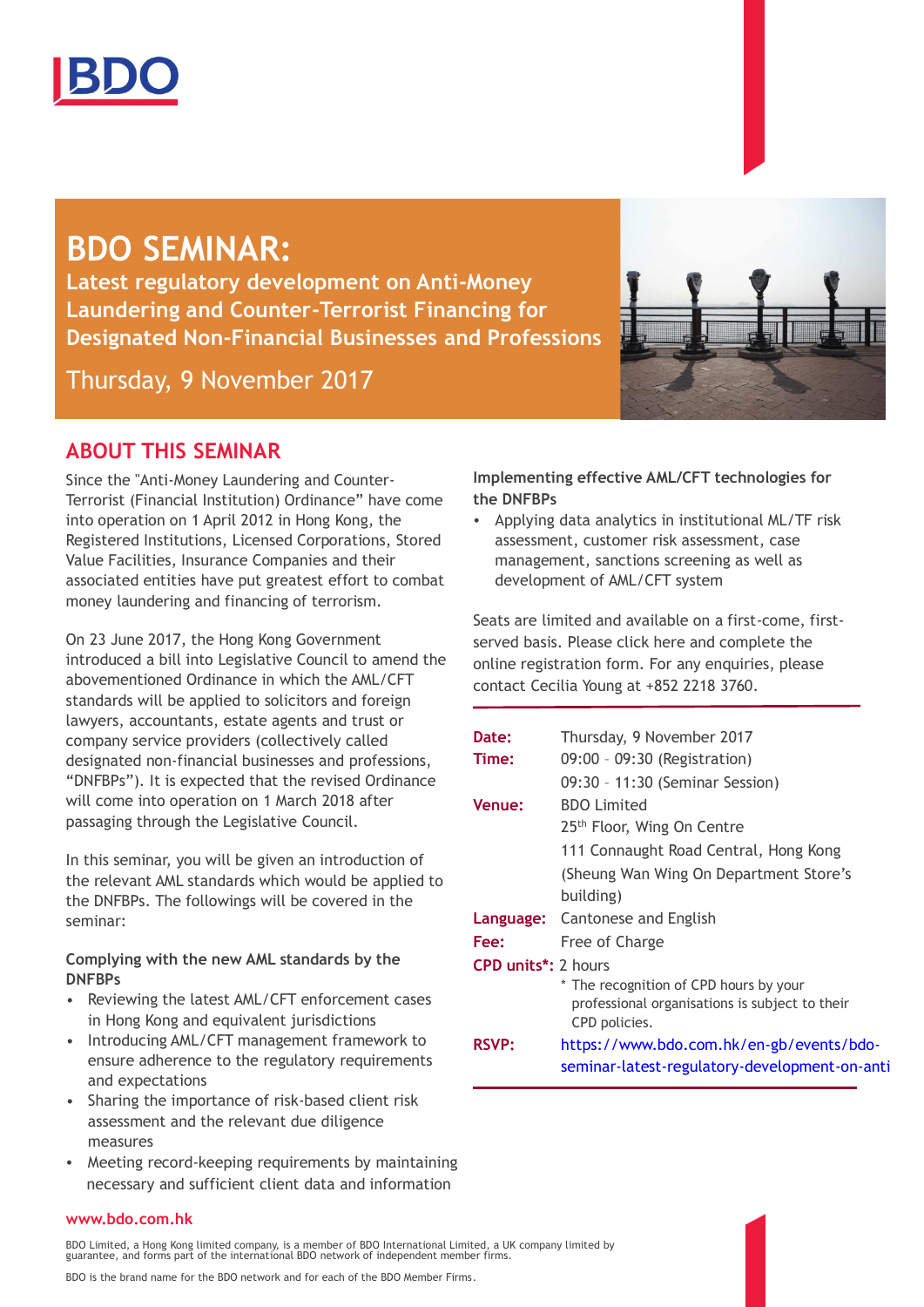

# **ABOUT THE SPEAKERS**

#### **SPEAKER – VENICE LAI, Senior Manager of Risk Advisory Services, BDO Limited**



Venice has over 10 years of experience in providing regulatory and financial crime compliance advices and conducting a number of compliance review projects for several financial institutions. Venice has in-depth knowledge and experience in institutional ML/TF risk assessment, customer risk assessment, customer due diligence, sanctions screening, transaction monitoring, suspicious transaction investigation and reporting as well as AML/CFT trainings.

Further, she gained experiences as a member of the AML enhancement task force at a reputable and sizeable bank and supported numerous AML remediation projects in complying with the regulatory requirements and recommendations. Venice is also an Associate AML Professional (AAMLP) designated by the Hong Kong Institute of Bankers.

#### **SPEAKER – RICKY LIU, Senior Manager of Risk Advisory Services, BDO Limited**



Ricky has over 10 years of international experience in industry and professional services. With a mixed business and information technology background, he has worked extensively with FTSE 100 companies to provide IT advisory and assurance services.

His expertise covers various services such as business analysis and process improvement, cyber security, internal audit, data analytics and protection and forensic technology.

His relevant specialist areas include:

- Penetration testing
- Cybersecurity vulnerability assessment
- Data governance and protection
- Information security management and Audit
- Computer Aided Audit Techniques (CAATs)
- Incident response planning
- ISO 27001 series
- NIST cyber security framework
- PCI DSS

The portfolio of clients managed by Ricky comes from various industries including electronic payment, telecommunication, automotive, fast moving consumer goods, pharmaceutical, media, financial institutions such as brokerage houses and derivative products company.

#### **www.bdo.com.hk**

BDO Limited, a Hong Kong limited company, is a member of BDO International Limited, a UK company limited by guarantee,<br>and forms part of the international BDO network of independent member firms.